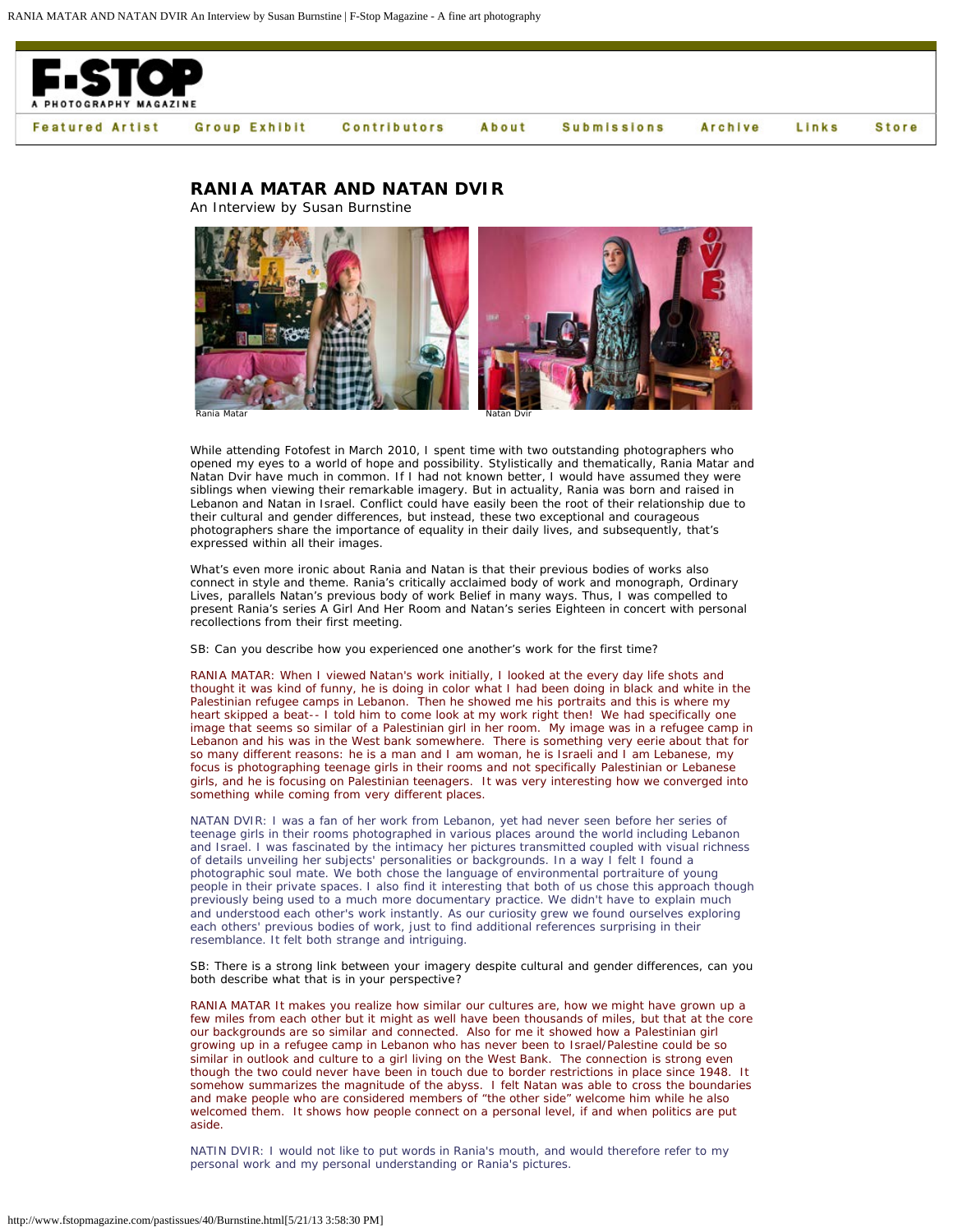I think both Rania and myself have come from an area of conflict and reached a point in our careers that we wish to engage with it from a less intuitive (and hopefully more effective) point of view. The media and many artists referring to the situation in the Middle East have used imagery of conflict excessively. I am afraid this kind of imagery might be doing as much to distort our understanding of this area as it does to inform us about it. By photographing individuals, both Rania and myself decided to adopt a more personal approach, and discuss the reality through the people whose lives are affected by it. We try to allow the details build the bigger picture, within every image as within the whole project.

SB: With your series, what was it that you were both attempting to say about the world that surrounds you and otherwise?

RANIA MATAR: My previous work *Ordinary Lives* was about showing the humanity of people in Lebanon (in the aftermath of war, in the refugee camps and behind the veil), their daily lives and different aspects of women's issues in the Middle East. My current work focuses on teenagers and not necessarily teenagers from the Middle East. I originally intended it as work in the US, but I am too connected to the Middle East not to include it. I feel I went full circle. My projects connected and that connected me at this point with Natan's work. For me, my work was about showing teenage girls in the privacy of the little shell that is their bedroom. I found that girls are the same on some level everywhere at that age. Despite cultural and sometime religious differences, the same tension exists in the lives of those girls everywhere. They have to deal with the changes in their bodies, with the fact that they are trying to find themselves, that they are scared or anxious about the future and they rebel (some more than others). It was very interesting to see the duality in those girls almost always present: aspects of the little girls they had barely left behind and glimpses of the women they were turning into.

NATAN DVIR: I think our series discuss two different themes yet are very aware of how people might refer to these subjects and try to challenge these perceptions. In this fast evolving world characterized by huge amounts of information and imagery inflicted on us by the Internet and various media outlets, it is easy to generalize in order to be able to cope with this overwhelming reality. Unfortunately, this might cause us to disregard the complexity of some situations that can only be understood by looking closer and searching deeper. Our series are an invitation to see, explore and better understand. While sometimes visually striking, the core essence of the pictures lies not in their formal qualities, but rather in the relationship between the photographer, the subject(s), and the viewer(s).

**RANIA MATAR**:

**NATAN DVIR:**